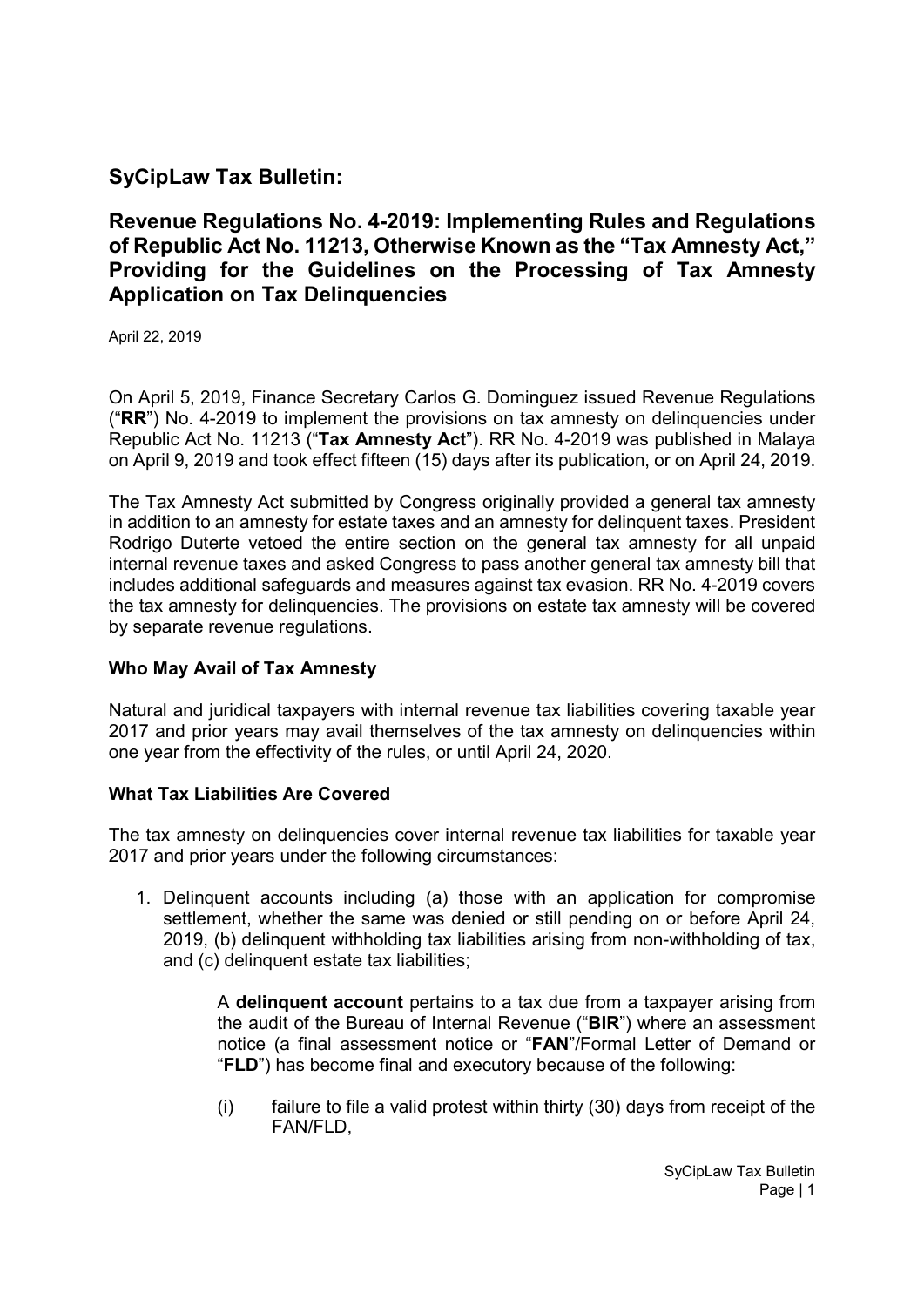- (ii) failure to file an appeal to the Court of Tax Appeals (" $\text{CTA}$ ") or an administrative appeal before the Commissioner of Internal Revenue (" $CIR$ ") within thirty (30) days from receipt of the decision denying the protest, or
- (iii) failure to file an appeal to the CTA within thirty (30) days from receipt of the decision of the CIR denying the appeal to the Final Decision on Disputed Assessment ("FDDA").
- 2. With pending criminal cases with the Department of Justice ("DOJ")/Prosecutor's Office or the courts for tax evasion and other criminal offenses under the Tax Code, with or without assessments duly issued;
- 3. With final and executory judgment by the courts on or before April 24, 2019; and
- 4. Withholding tax liabilities of withholding agents arising from their failure to remit withheld taxes.

## Tax Amnesty Rates and Computation of Tax Amnesty Payments

The tax amnesty rates are:

- 1. 40% for delinquent accounts which have become final and executory;
- 2. 50% for tax cases subject of final and executory judgement by the courts;
- 3. 60% for criminal cases pending before the DOJ or the Prosecutor's Office; and
- 4. 100% for withholding agents who failed to remit withheld taxes to the BIR.

To calculate the tax amnesty payment, the tax amnesty rate is applied to the basic tax assessed less any basic tax paid prior to April 24, 2019. The basic tax assessed is the tax due shown on the assessment notice exclusive of penalties, or the basic tax liabilities shown in the criminal complaint filed with the DOJ or the Prosecutor's Office or in the information filed with the courts, or the basic tax liabilities as per the court's final and executory decision.

RR No. 4-2019 provides two examples to illustrate the calculation of the amount of tax amnesty payment:

#### Illustration 1: With denied/pending application for compromise settlement:

| Basic Tax per FAN<br>Basic Tax paid per Compromise Settlement application | P 1.000.000.00<br>400,000.00 |
|---------------------------------------------------------------------------|------------------------------|
| Net Basic Tax prior to April 24, 2019                                     | 600.000.00                   |
| Multiply by Tax Amnesty Rate<br>Amount of Tax Amnesty to be paid          | 40%<br>P 240,000,00          |

SyCipLaw Tax Bulletin Page | 2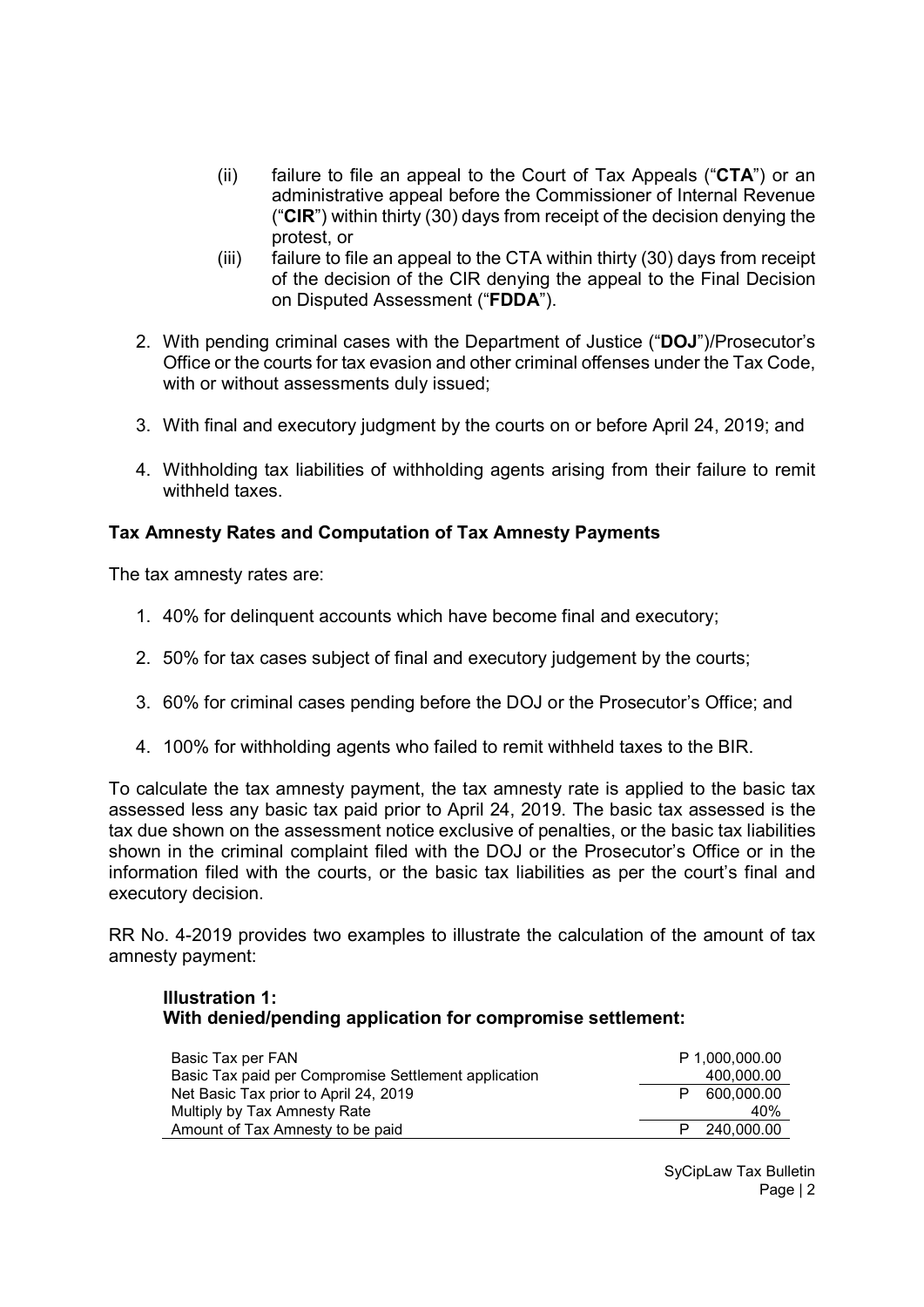#### Illustration 2: With partial/installment payments:

| Basic Tax per FAN                              |   | P 1,000,000.00 |
|------------------------------------------------|---|----------------|
| Partial payment/s made prior to April 24, 2019 |   |                |
| (net of payment applied to penalties)          |   | 200.000.00     |
| Net Basic Tax                                  | P | 800,000.00     |
| Multiply by Tax Amnesty Rate                   |   | 40%            |
| Amount of Tax Amnesty to be paid               |   | 320.000.00     |

In case the delinquent account consists only of unpaid penalties due to either late filing or payment and there is no basic tax assessed, the taxpayer may avail of the tax amnesty by submitting the documentary requirements without making any payment.

#### Manner and Place of Filing of Tax Amnesty

Applicants for the tax amnesty must first secure a Certificate of Delinquencies/Tax Liabilities from the BIR Office concerned as follows:

- 1. For delinquent tax cases Revenue District Office ("RDO") where the taxpayerapplicant is registered, or the Regional Collection Division for taxpayer-applicants under the jurisdiction of Revenue Region Nos. 5, 6, 7, or 8 (Caloocan, Manila, Quezon City and Makati, respectively), or the Large Taxpayers Division (Cebu or Davao) or Large Taxpayers Collection Enforcement Division, as the case may be;
- 2. For tax cases subject of final and executory judgment by the courts Legal Division of the Regional Office or Litigation/Prosecution Division in the National Office which handled the case; and
- 3. For tax liabilities covered by a pending criminal case filed with the DOJ/Prosecutor's Office/Courts - Legal Division of the Regional Office or Revenue Region (for Caloocan, Manila, Quezon City and Makati) or the Prosecution Division of the National Office which handled the case.

Applicants for the tax amnesty on delinquencies shall then submit the following documents to the RDO or Large Taxpayers Division Office where the applicant-taxpayer is registered:

- Tax Amnesty Return (BIR Form No. 2118-DA);
- Duly-validated Acceptance Payment Form (BIR Form No. 0621-DA);
- Certificate of Tax Delinquencies/Tax Liabilities issued by the concerned BIR offices; and
- In the case of delinguent withholding tax liabilities arising from non-withholding of tax, a copy of the assessment found in the FAN/FDDA;